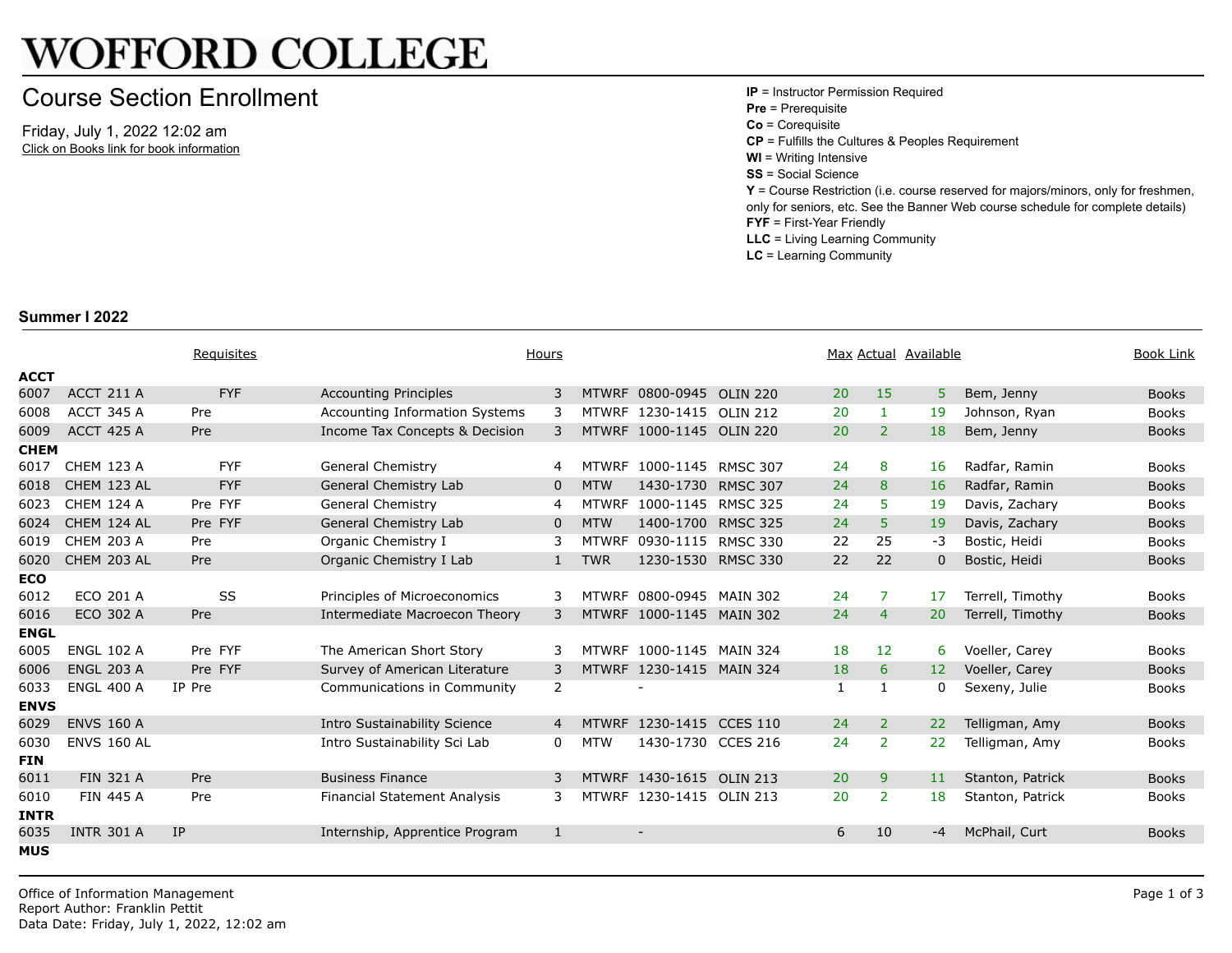| 6014        | <b>MUS 201 A</b>  | <b>FYF</b> | The Understanding of Music     |   |              | MTWRF 1230-1415 | MONTG 119       | 24 | 10        | 14              |
|-------------|-------------------|------------|--------------------------------|---|--------------|-----------------|-----------------|----|-----------|-----------------|
| <b>PHY</b>  |                   |            |                                |   |              |                 |                 |    |           |                 |
| 6021        | <b>PHY 121 A</b>  | <b>FYF</b> | General Physics I              | 4 | <b>MTWRF</b> | 1000-1145       | <b>RMSC 128</b> | 20 | 8         | 12 <sup>2</sup> |
| 6022        | <b>PHY 121 AL</b> | <b>FYF</b> | General Physics I Lab          | 0 | MTR          | 1430-1730       | <b>RMSC 127</b> | 20 | 8         | 12 <sub>1</sub> |
| <b>PSY</b>  |                   |            |                                |   |              |                 |                 |    |           |                 |
| 6001        | <b>PSY 103 A</b>  | <b>FYF</b> | Psychology: Science in Context | 3 | <b>MTWRF</b> | 0800-0945       | <b>RMSC 233</b> | 24 | 11        | 13 <sup>°</sup> |
| 6002        | <b>PSY 220 A</b>  | <b>FYF</b> | Abnormal Psychology            | 3 |              | MTWRF 1000-1145 | <b>RMSC 233</b> | 24 | 10        | 14              |
| <b>REL</b>  |                   |            |                                |   |              |                 |                 |    |           |                 |
| 6004        | <b>REL 260 A</b>  | CP, FYF    | Introduction to Religion       | 3 |              | MTWRF 1000-1145 | RSRCA 125       | 24 | 22        | 2 <sup>1</sup>  |
| 6003        | <b>REL 264 A</b>  | CP, FYF    | Religion & Medicine            | 3 |              | MTWRF 0800-0945 | RSRCA 125       | 24 |           | 22 <sub>2</sub> |
| <b>SOC</b>  |                   |            |                                |   |              |                 |                 |    |           |                 |
| 6027        | SOC 210 A         | FYF, SS    | Introduction to Sociology      | 3 |              | MTWRF 1000-1145 | <b>MAIN 122</b> | 24 | <b>16</b> | 8               |
| 6028        | SOC 240 A         | FYF, SS    | Race and Ethnicity             | 3 |              | MTWRF 1230-1415 | <b>MAIN 122</b> | 24 | 9         | 15              |
| <b>THEA</b> |                   |            |                                |   |              |                 |                 |    |           |                 |
| 6015        | <b>THEA 201 A</b> | <b>FYF</b> | Introduction to the Theatre    | 3 |              | MTWRF 1000-1145 | RSRCA 112       | 24 |           | $22^{\circ}$    |
|             |                   |            |                                |   |              |                 |                 |    |           |                 |

## **Summer II 2022**

|             |                   | Requisites |                                | Hours          |              |                          |                 | Max Actual |                   | Availabl        |
|-------------|-------------------|------------|--------------------------------|----------------|--------------|--------------------------|-----------------|------------|-------------------|-----------------|
| <b>ACCT</b> |                   |            |                                |                |              |                          |                 |            |                   |                 |
| 7006        | <b>ACCT 211 A</b> | <b>FYF</b> | <b>Accounting Principles</b>   | 3              |              | MTWRF 1000-1145          |                 | 20         | 13                | $\overline{7}$  |
| 7007        | ACCT 341 A        | Pre        | Cost Accounting I              | 3              |              | MTWRF 1230-1415 OLIN 210 |                 | 20         | 10                | 10 <sup>°</sup> |
| <b>BUS</b>  |                   |            |                                |                |              |                          |                 |            |                   |                 |
| 7008        | <b>BUS 338 A</b>  |            | Marketing                      | 3              |              | MTWRF 1000-1145          |                 | 20         | 12                | 8               |
| <b>CHEM</b> |                   |            |                                |                |              |                          |                 |            |                   |                 |
| 7014        | <b>CHEM 104 A</b> | <b>FYF</b> | Chemistry: Concepts & Methods  | $\overline{4}$ | <b>MTWRF</b> | 0800-0945 RMSC 307       |                 | 24         | $12 \overline{ }$ | 12              |
| 7015        | CHEM 104 AL       | <b>FYF</b> | Chemistry: Concepts & Mthd Lab | 0              | <b>MTW</b>   | 1430-1730                | <b>RMSC 307</b> | 24         | 12                | 12              |
| 7016        | <b>CHEM 123 A</b> | <b>FYF</b> | <b>General Chemistry</b>       | $\overline{4}$ | <b>MTWRF</b> | 1000-1145 RMSC 325       |                 | 24         | 11                | 13              |
| 7017        | CHEM 123 AL       | <b>FYF</b> | General Chemistry Lab          | 0              | <b>MTW</b>   | 1400-1700                | <b>RMSC 325</b> | 24         | 11                | 13              |
| 7018        | <b>CHEM 124 A</b> | Pre FYF    | <b>General Chemistry</b>       | 4              | <b>MTWRF</b> | 1000-1145                | <b>RMSC 326</b> | 24         | 12                | 12              |
| 7019        | CHEM 124 AL       | Pre FYF    | General Chemistry Lab          | 0              | <b>MTW</b>   | 1430-1730                | <b>RMSC 326</b> | 24         | 12                | 12 <sub>1</sub> |
| 7020        | <b>CHEM 204 A</b> | Pre        | Organic Chemistry II           | 3              | <b>MTWRF</b> | 0930-1115 RMSC 330       |                 | 22         | 17                | 5 <sup>1</sup>  |
| 7021        | CHEM 204 AL       | Pre        | Organic Chemistry II Lab       | 1              | <b>TWR</b>   | 1300-1600                | <b>RMSC 330</b> | 22         | 17                | 5.              |
| <b>ECO</b>  |                   |            |                                |                |              |                          |                 |            |                   |                 |
| 7012        | <b>ECO 201 A</b>  | <b>SS</b>  | Principles of Microeconomics   | 3              | <b>MTWRF</b> | 1000-1145                | <b>MAIN 302</b> | 24         | 7                 | 17              |
| 7011        | ECO 202 A         | SS         | Principles of Macroeconomics   | 3              | <b>MTWRF</b> | 0800-0945                | <b>MAIN 302</b> | 24         | 4                 | 20              |
| <b>ENGL</b> |                   |            |                                |                |              |                          |                 |            |                   |                 |
| 7004        | <b>ENGL 203 A</b> | Pre FYF    | Survey of American Literature  | 3              | <b>MTWRF</b> | 1000-1145 MAIN 224       |                 | 18         | 10                | 8 <sup>°</sup>  |
| 7005        | <b>ENGL 324 A</b> | Pre CP     | American Ethnic Literature     | 3              | <b>MTWRF</b> | 1230-1415 MAIN 224       |                 | 18         | 10                | 8               |
| <b>FIN</b>  |                   |            |                                |                |              |                          |                 |            |                   |                 |
| 7009        | <b>FIN 321 A</b>  | Pre        | <b>Business Finance</b>        | 3              |              | MTWRF 1230-1415 OLIN 213 |                 | 20         | 5.                | 15              |
| 7010        | <b>FIN 435 A</b>  | Pre        | Real Estate Analysis           | 3              | <b>MTWRF</b> | 1000-1145 OLIN 213       |                 | 20         |                   | 19              |